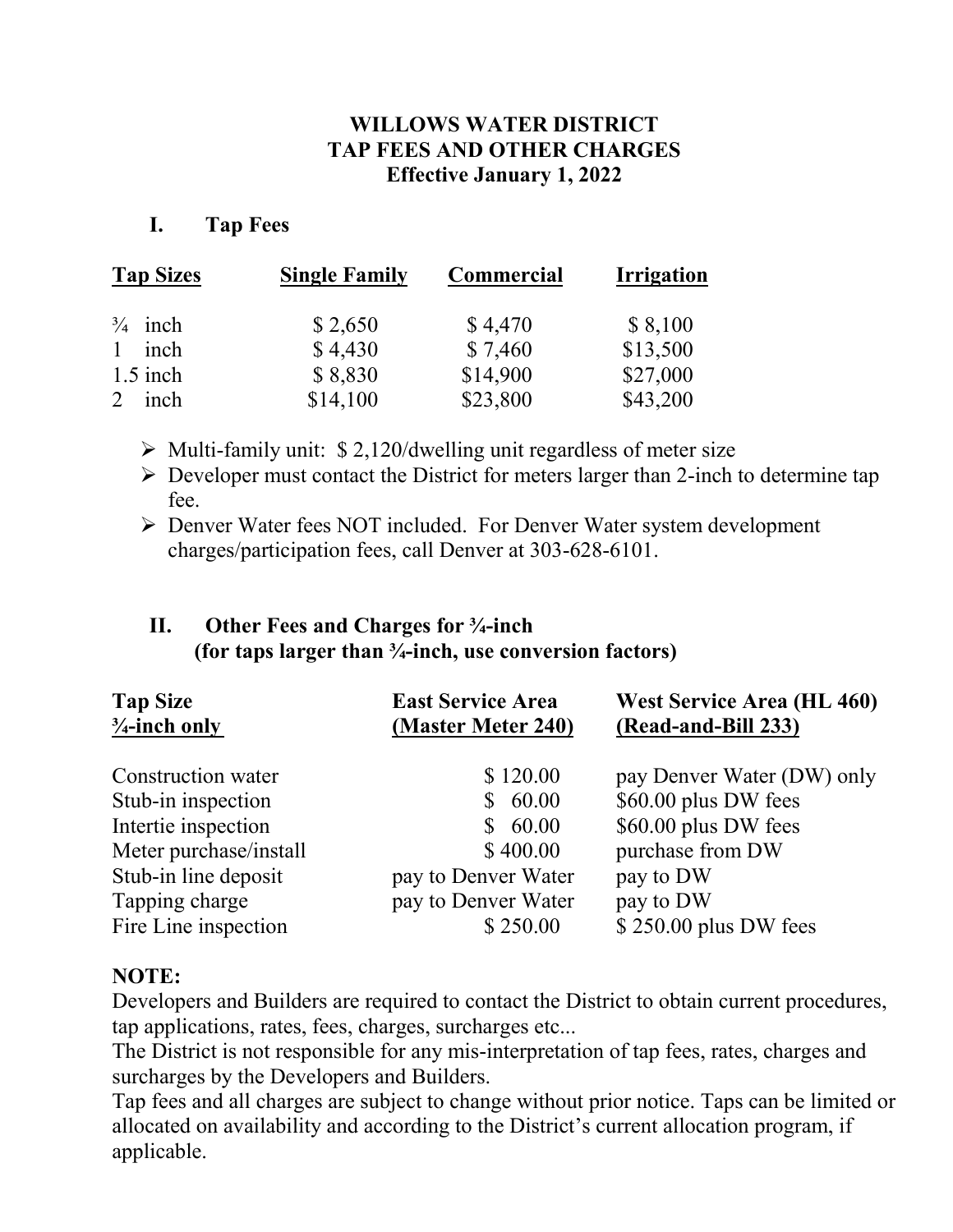# **III. Hydrants and Fire Protection**

| <b>Types of Fees or Charges</b>                                                                   | <b>East Service Area</b><br><u>(Master Meter 240)</u>  | <b>West Service Area (HL 460)</b><br>(Read-and-Bill 233) |
|---------------------------------------------------------------------------------------------------|--------------------------------------------------------|----------------------------------------------------------|
| Hydrant permit                                                                                    | \$300 annually<br>\$ 80 quarterly                      | \$300 annually<br>\$ 80 quarterly                        |
| Hydrant water<br>Hydrant meter deposit<br>Hydrant wrench deposit                                  | \$7.00 per 1,000 G.<br>\$1,500<br>\$75                 | pay DW                                                   |
| Fire Protection:<br>1. No charge in public street<br>2. Hydrants in private land<br>3. Fire lines | \$ 325 per year<br>$$210$ per year                     | \$ 325 per year<br>$$210$ per year                       |
| <b>Inclusion Fees</b><br>IV.                                                                      |                                                        |                                                          |
| Fee per acre of land                                                                              | \$1,500                                                | \$1,500                                                  |
| V.                                                                                                | Special charges and maintenance service charges<br>WWD | H460                                                     |
| - Turn off/on:                                                                                    |                                                        |                                                          |
| 1. delinquent account                                                                             | \$50                                                   | n/a                                                      |
| 2. per request                                                                                    | \$25                                                   | \$25                                                     |
| (customer must call to schedule by 3:00 p.m. for same day service)                                |                                                        |                                                          |
| (water service will not be restored after 4:30 p.m.)                                              |                                                        |                                                          |
| - Missed & rescheduled appointment                                                                | \$30                                                   | \$ 30                                                    |
| - Meter test charge:                                                                              |                                                        |                                                          |
| 1. $\frac{3}{4}$ -inch to 1 $\frac{1}{2}$ -inch                                                   | \$100                                                  | n/a                                                      |
| 2. 2 -inch and larger                                                                             | \$150                                                  | n/a                                                      |
| - Damaged ORION replacement                                                                       | \$175                                                  | n/a                                                      |
| - Broken/cut ORION wire                                                                           | \$50                                                   | n/a                                                      |
| - Relocation of ORION by customer                                                                 | \$75                                                   | n/a                                                      |
| (Blocked AMR reading $-$ add cost of ERT (\$150) if replacement required)                         |                                                        |                                                          |

- Stop box: 1. expose and/or clean  $$ 100$  n/a